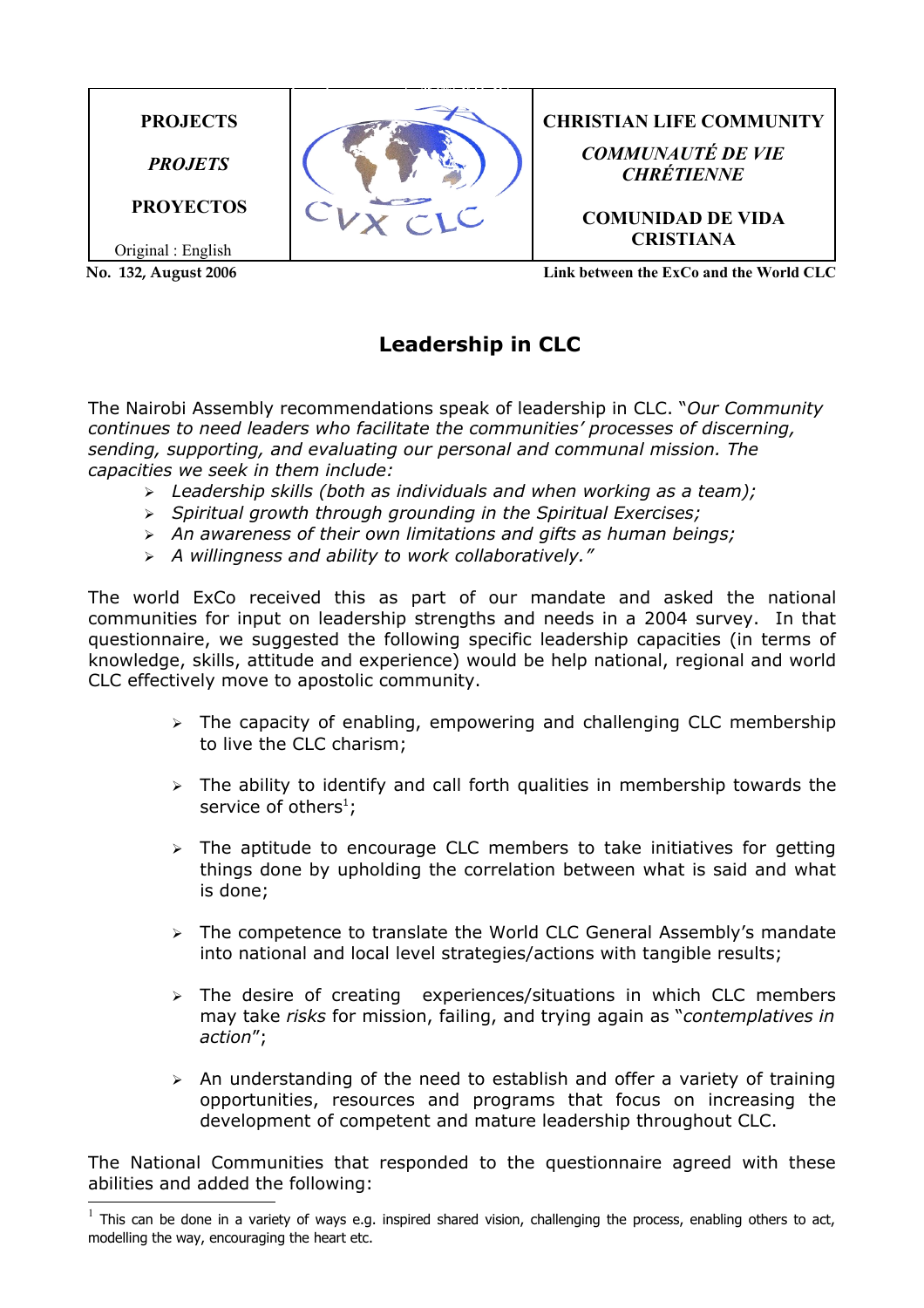- ➢ That our leadership ought to be leadership for service.
- ➢ That our leaders have the capacity to listen, to discern, and to collaborate with others.
- $\triangleright$  That our leaders be able to recognize the internal call to leadership and service as well as the external call from the community.

They also identified that the following desires and concerns related to leadership :

- ➢ Desire for a fuller understanding of discernment and inadequate formation in Ignatian Spirituality and the CLC Charism;
- $\triangleright$  A full appreciation of the World dimension of CLC;
- ➢ Greater experience in Discerning, sending, supporting and evaluating;
- ➢ Skill in social analysis;
- $\triangleright$  Greater clarity of roles and responsibilities;
- $\triangleright$  A stronger ability to involve the larger community in decision making;
- ➢ Greater skill in making decisions;
- ➢ A better balance of shared authority and leadership; (where leadership is collaborative and still decisive so that issues do not take a long time before resolution or aren't implemented when no one takes responsibility).
- $\triangleright$  Shared expectations and goals in the community;
- $\triangleright$  Skill and willingness to work through conflict;
- ➢ Better understanding and support of CLC leadership;
- $\geq$  A desire for more leaders to draw from and to address issues of lack of sufficient time devoted to CLC leadership, and/or overwhelmed leadership who are fully engaged elsewhere in their lives and work;
- ➢ High turnover of leadership and lost accountability;
- $\triangleright$  A perception that the leader has to do it all.

They expressed a desire for our Leadership to be able to translate the Nairobi Recommendations into the national reality and into workable programs. This implies leaders who are spiritually mature, deeply grounded in the CLC Charism and skilled in both individual and communal discernment. They also want their leaders to be able to address and manage crisis and conflict in the community, understand the communities' reality and have the courage to intervene. They wanted leadership to build a vision for the National Community, nurture and call forth the leadership of others and listen to and communicate with all members of the community.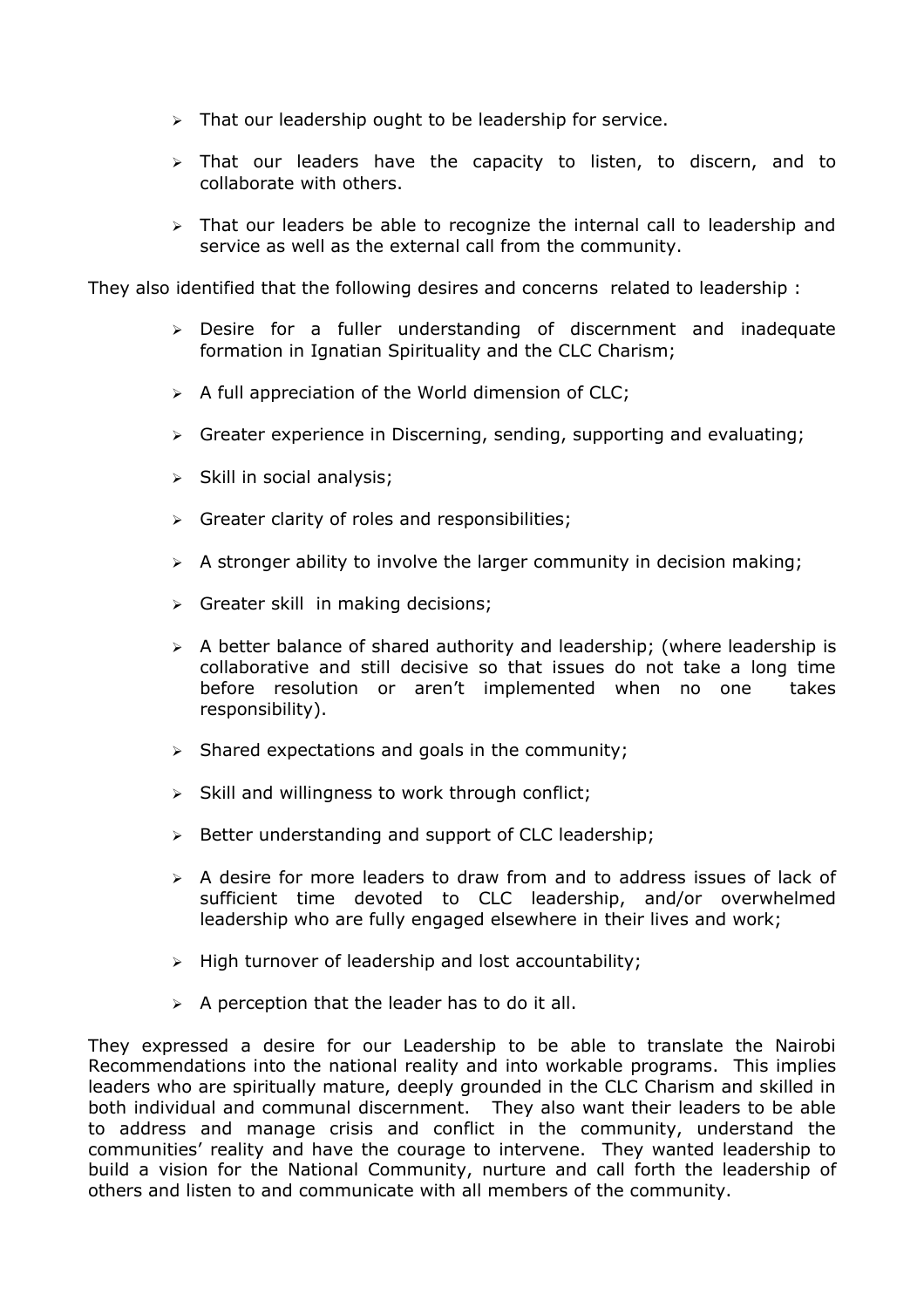To address these hopes and concerns, we are organizing an International Formation Experience (IFE) focused on leadership development. It will be held in Rome from November 25 – December 2, 2006 and has two primary goals :

- $\geq$  To develop a series of short workshop modules on the leadership topics mentioned above;
- ➢ To prepare the participants to work with CLC leadership development in their own Region and National Community.

Our desire is that the materials, processes and participants of the leadership program of the said IFE will be resourceful to National and Regional Communities. Our expectation is that participants will work with National and/or regional Leadership to offer leadership development programmes according to the respective national or regional needs.

The sessions are planned in such a way that they will first clarify the role of the CLC leader and then focus on the requisite leadership skills identified.

Topics include:

- $\geq$  The effective use of communal discernment in the national exco and other leadership forums;
- ➢ "Conception" (ability to perceive/deduct issues, concerns or actionable projects from observations, discussions or situations) and "Perception" (ability to extrapolate consequences of actions/events);
- ➢ Political and socio-economic and social reality analysis;
- $\triangleright$  Creating a balance in leadership between authority and service;
- ➢ Effective communication skills including; motivation, listening, and conflict management;
- $\triangleright$  Effective delegation; prioritization; and Ignatian meeting and facilitation skills;
- ➢ Basic fund development and management

Because the cultural reality and specific leadership priorities and needs vary from National Community to National Community, the modules will be flexible and adaptable to local need. The Modules and resource people will be available beginning early 2007.

We invite national communities to begin to assess specific leadership in your reality. We further invite you to begin to plan forums for ongoing leadership training programmes for your own leaders and potential leaders after the IFE. The following are suggested questions to trigger this process.

- 1. Which leadership needs do you perceive urgent in your
	- a. National community
	- b. Regional Communities?